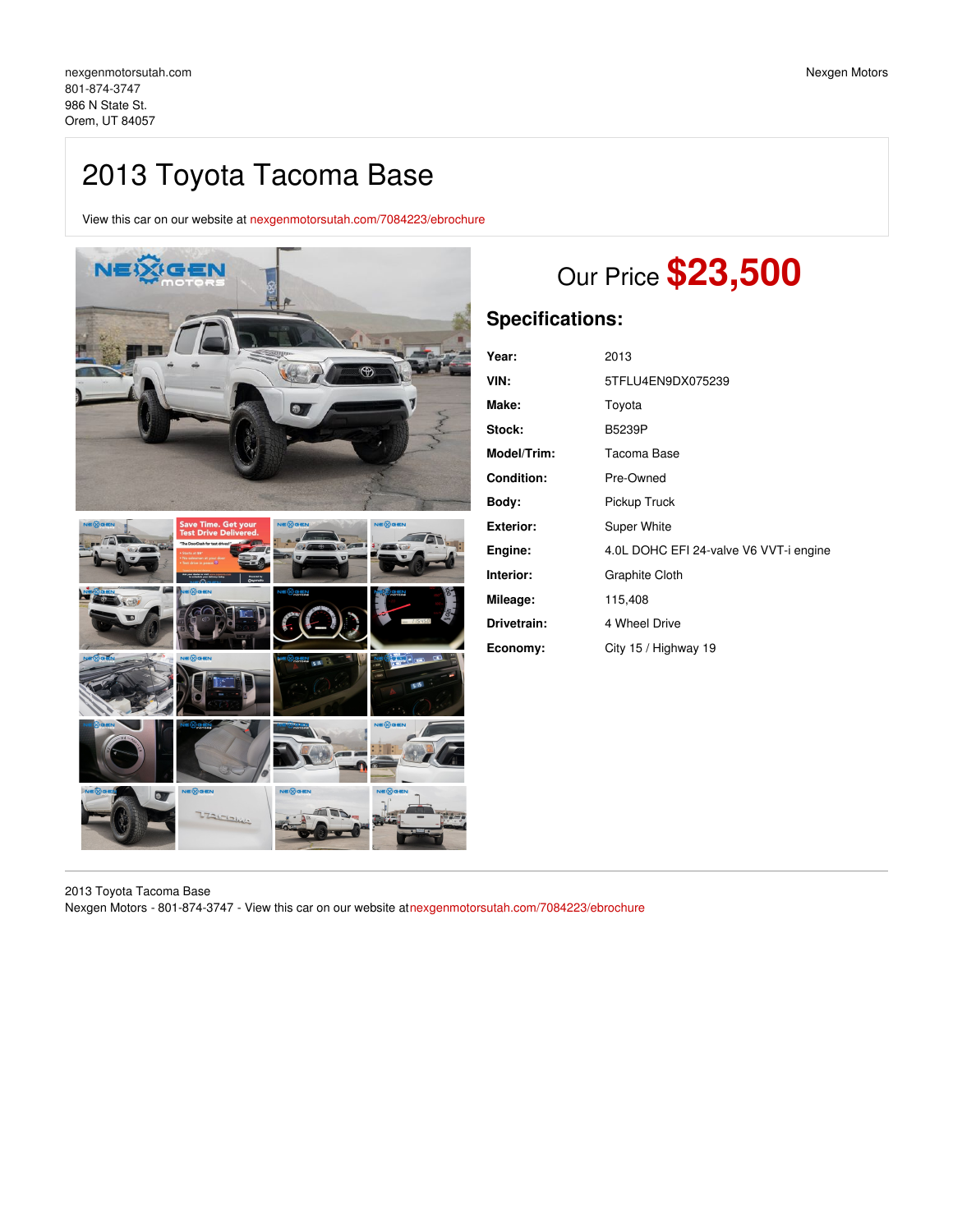

2013 Toyota Tacoma Base Nexgen Motors - 801-874-3747 - View this car on our website at[nexgenmotorsutah.com/7084223/ebrochure](https://nexgenmotorsutah.com/vehicle/7084223/2013-toyota-tacoma-base-orem-ut-84057/7084223/ebrochure)